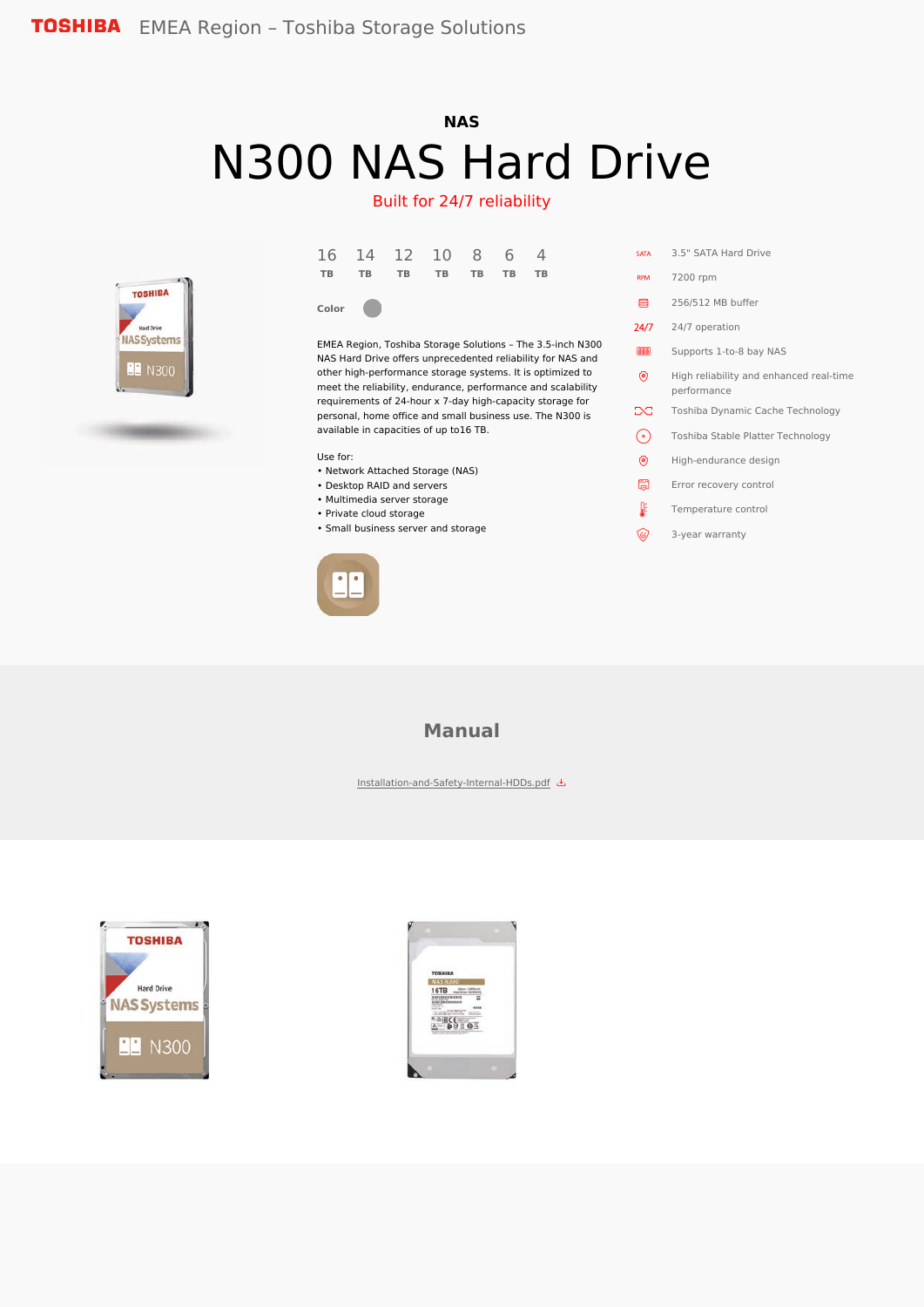# Product Specifications



#### **Basic Specifications**

| <b>Form factor</b>                       | $3.5$ -inch                                                                                                                                                                    |
|------------------------------------------|--------------------------------------------------------------------------------------------------------------------------------------------------------------------------------|
| <b>Interface</b>                         | SATA 6.0 Gbit/s                                                                                                                                                                |
| Drive bays supported                     | 1 to 8                                                                                                                                                                         |
| <b>Rotational Vibration (RV) Sensors</b> | yes                                                                                                                                                                            |
| <b>Advanced Format (AF)</b>              | yes                                                                                                                                                                            |
| <b>RoHS</b> compatible                   | yes                                                                                                                                                                            |
| <b>Halogen Free</b>                      | Yes                                                                                                                                                                            |
| <b>Shock Sensor</b>                      | yes                                                                                                                                                                            |
| <b>Performance</b>                       |                                                                                                                                                                                |
| <b>Rotational speed</b>                  | 7,200 rpm                                                                                                                                                                      |
| <b>Buffer size</b>                       | 512 MB (16 TB, 14 TB),<br>256 MB (4 TB - 12 TB)                                                                                                                                |
| Data transfer speed                      | 274 MB/s typ. (16 TB),<br>260 MB/s typ. (14 TB),<br>253 MB/s typ. (12 TB),<br>248 MB/s Typ. (10 TB),<br>248 MB/s Typ. (8 TB),<br>239 MB/s Typ. (6 TB),<br>232 MB/s Typ. (4 TB) |
| <b>Average latency</b>                   | 4.17 ms                                                                                                                                                                        |
| <b>Native Command Queing (NCQ)</b>       | supported                                                                                                                                                                      |
| <b>Reliability</b>                       |                                                                                                                                                                                |
| Workloads                                | 180 TB/year                                                                                                                                                                    |
|                                          | 1.200.000 hours (16 TR 14 TR) (1.000.000 hours                                                                                                                                 |

| Workloads                | 180 TB/year                                                                 |
|--------------------------|-----------------------------------------------------------------------------|
| <b>MTTF</b>              | 1,200,000 hours (16 TB, 14 TB) / 1,000,000 hours                            |
| Unrecoverable error rate | 1 per 1014 bits read (10 TB - 16 TB),<br>1 per 1015 bits read (4 TB - 8 TB) |
| 24/7 operation           | yes                                                                         |
| <b>Limited warranty</b>  | 3 years                                                                     |
|                          |                                                                             |

| <b>Box Content</b>           |                                                    |
|------------------------------|----------------------------------------------------|
| <b>Box Content</b>           | 3.5-inch internal hard drive - N300 NAS Hard Drive |
| <b>Physical</b>              |                                                    |
| Weight (approx.)             | 693 g max. (4 TB),                                 |
|                              | 700 g max. (6 TB),                                 |
|                              | 770 g max. (10 TB),                                |
|                              | 720 g max. (8 TB, 12 TB - 16 TB)                   |
| <b>Dimensions</b>            | 147 (L) x 101.85 (W) x 26.1 (H) mm                 |
| <b>Environmental</b>         |                                                    |
| <b>Acoustics (idle mode)</b> | 20 dB typ. (12 TB - 16 TB),                        |
|                              | 34 dB typ. (10 TB),                                |
|                              | 31 dB typ. (4 TB - 8 TB)                           |
| Shock (non-operating)        | 2450 m/s <sup>2</sup> (250 G) / 2 ms duration      |
| Shock (operating)            | 686 m/s <sup>2</sup> (70 G) / 2 ms duration        |
| Vibration (non-operating)    | 29.4 m/s2 (3.0 G) (5 to 500Hz)                     |
| <b>Vibration (operating)</b> | 10 TB - 16 TB:                                     |
|                              | 7.35 m/s2 (0.75 G) (5 to 300 Hz)                   |
|                              | 2.45 m/s2 (0.25 G) (300 to 500 Hz)                 |

4 TB - 8 TB:

7.35 m/s2 {0.75 G} (2 to 300 Hz) 4.90 m/s2 {0.50 G} (300 to 350 Hz) 2.45 m/s2 {0.25 G} (350 to 500 Hz)

0 to 65° C / -40 to 70°C (10 TB, 14 TB, 16 TB) 5 to 65° C / -40 to 70°C (4 TB - 8 TB, 12 TB)

#### **Power Management**

**operating)**

**Temperature (operating / non-**

| <b>Consumption - Active Idle</b> | 4.03 W typ. (16 TB, 14 TB)<br>4.28 W typ. (12 TB), |
|----------------------------------|----------------------------------------------------|
|                                  | 7.22 W typ. (10 TB),                               |
|                                  | 5.61 W typ. (8 TB),                                |
|                                  | 4.93 W typ. (6 TB),                                |
|                                  | 4.04 W typ. (4 TB)                                 |

#### **Power Management**

 $\frac{1}{2}$ 

**Supply voltage** 5VDC (+10%/-7%) / 12VDC (±10%) (16 TB, 14 TB) 5VDC (+10%/-5%) / 12VDC (±10%) (6 TB - 10 TB) 5VDC (±5%) / 12VDC (±10%) (4 TB, 12 TB)